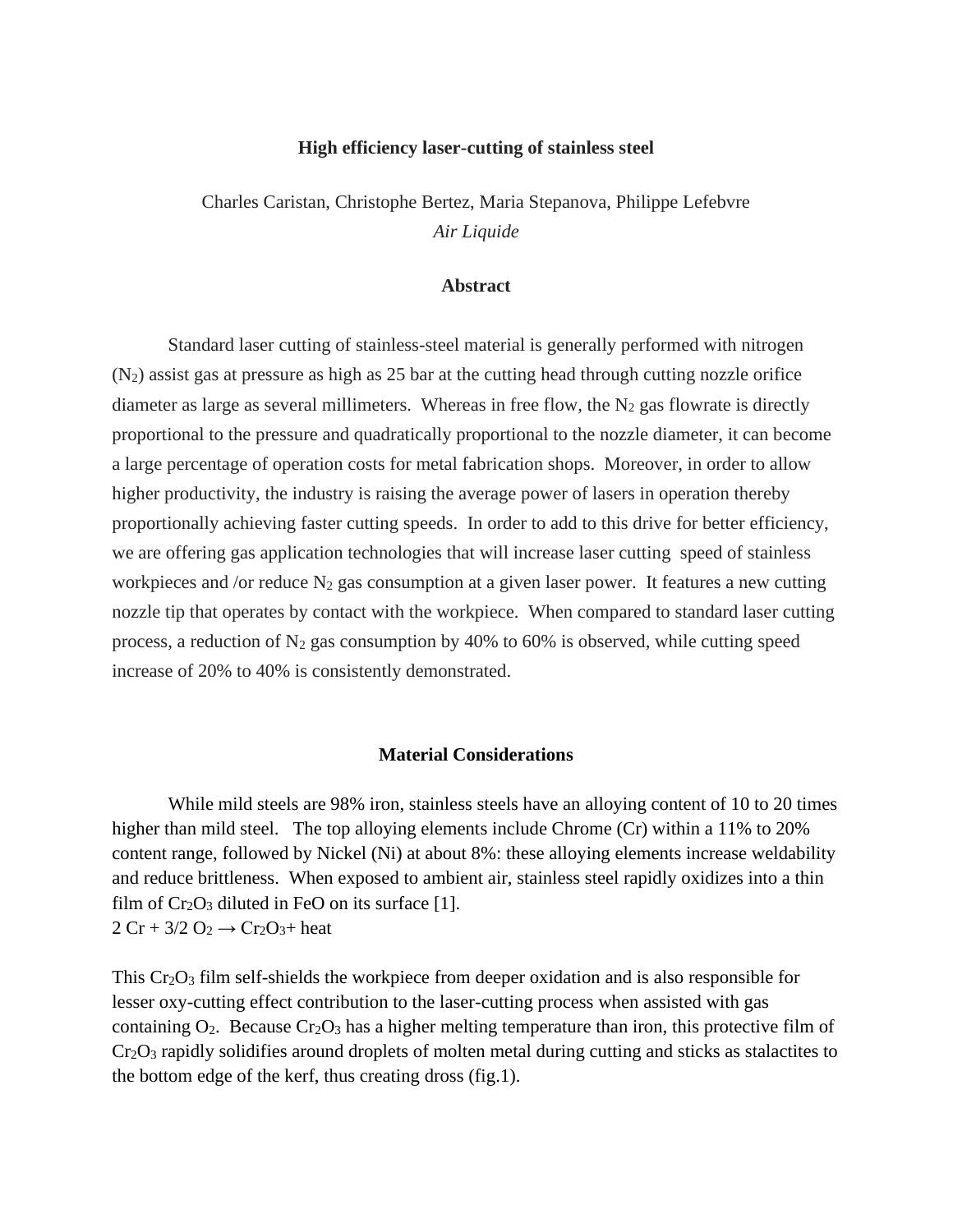As for the other major alloying element, in the presence of  $O_2$ , oxidation of nickel creates a black film coated on the cut edge, which will generate porosity when welded. To avoid the above oxidation caused defects, neutral nitrogen assist gas is predominantly used for laser cutting of stainless steel, particularly for a reduction of dross formation.



*(left); the black film visible in the break and dross zones is indicative of the heightened presence of oxygen at the bottom of the kerf. The best quality cuts have a high cut-to-break ratio and minimum burr (right).*

## **Process Considerations**

To achieve dross-free cut quality, the focus point is preferably sunk underneath the material's surface to bring more heat density towards the bottom of the kerf. The deeper it is sunk in thick gage material, the more defocused it is at the top surface of the material, and thus the slower the speed becomes. As a consequence, the nozzle orifice diameter must be enlarged to accommodate a wider defocused beam; and increasing the nozzle diameter is also quadratically increasing the gas consumption flow rate through the nozzle (fig. 2). Laser operators can optimize the set-up according to their wanted compromise between speed, quality and gas consumption. Note that for most gases, supersonic flow rate regime is achieved when P is greater than about 1.9 bar.

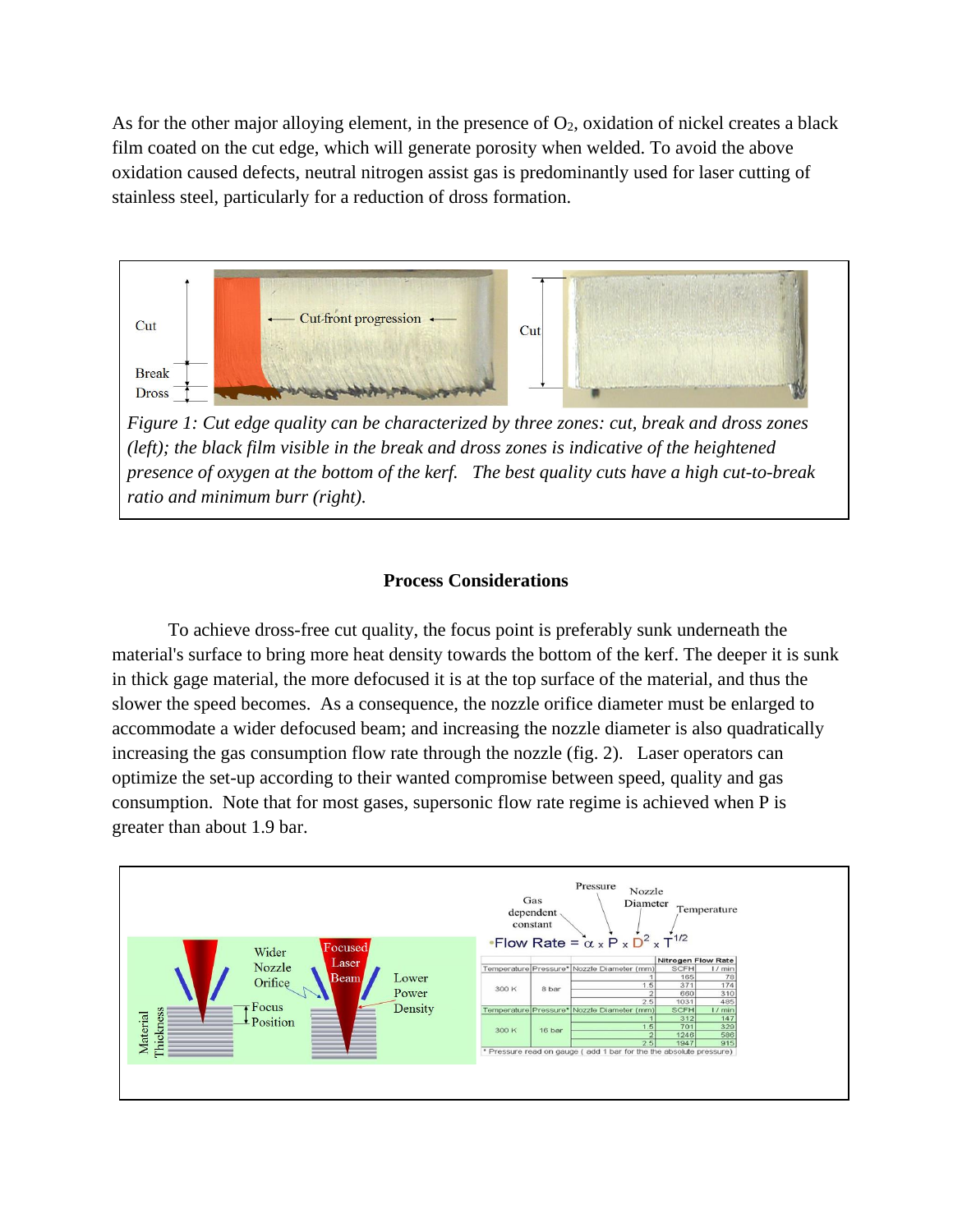*Figure 2: To minimize dross formation, the focus position is sunk deeper in the material thickness, to bring more heat density towards the bottom of the kerf (left). This results in a wider laser beam cross-section, a lower power density at the top surface of the workpiece and requires a wider nozzle orifice. In free flow conditions, the gas flowrate increases quadratically with nozzle orifice diameter. With supersonic regime Flow rate expressed in SCFH (1 SCFH = 0.0282 Nm3/h) when absolute pressure in the nozzle is P in bar, nozzle diameter is D in mm and ambient temperature in the nozzle is T in Kelvin; then gas dependent constant*  $\Box$  = 297 *for*  $N_2$ ,  $\Box$  = 317 *for*  $O_2$ ,  $\Box$  = 313 *for* Air.

The N2-assisted fusion laser cutting process main set-up parameters are illustrated in fig. 3. The concentrated laser beam and the assist gas stream both exit through the same nozzle tip's orifice. The focused laser beam delivers a flux of very high heat density into a small workpiece area: that is more heat input than it can dissipate by conduction, convection or radiation. Consequently, the temperatures rises beyond fusion and vaporization threshold and the  $N_2$  assist gas stream evacuates the molten and vaporized material through the kerf.



*type and pressure and cutting speed.*

Compared to  $O_2$ -assisted laser cutting,  $N_2$  assisted laser cutting consumes a larger amount of gas that represents a substantial proportion of operating cost for a laser cutting shop (fig. 4).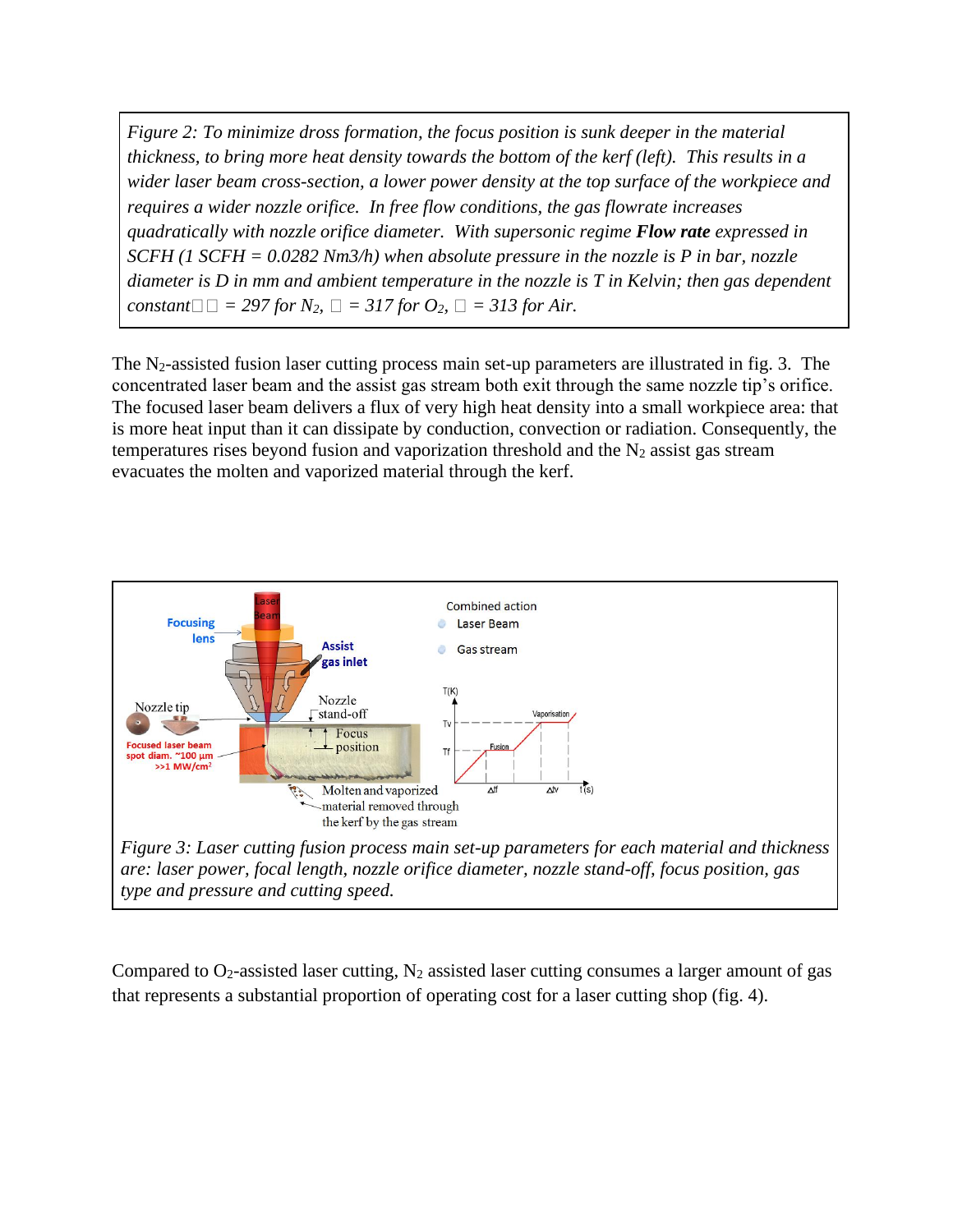

*When the laser power increases, that portion decreases and piece cost decreases even further due to increase in cutting speed. Nevertheless, in N<sup>2</sup> assisted laser cutting, the gas represents a predominant portion of operating costs (labor excluded).*

## **Pressure Considerations**

Typical pressure for  $N_2$ -assist laser cutting can go as high as 25 bar just upstream the nozzle. In order to account for pressure drops, the laser OEMs require 35 bar and up supply pressure at the entrance of their machine. Several gas supply modes are available depending on the volume consumption pattern (fig. 5).

In compressed cylinders volume range, those pressures are easy to supply. However for customers requiring a switch to a more cost effective bulk liquid cryogenic  $N_2$  supply, then standard bulk tank can only deliver up to 15 bar: they need to be coupled with a pressure booster to deliver up to 40 bar.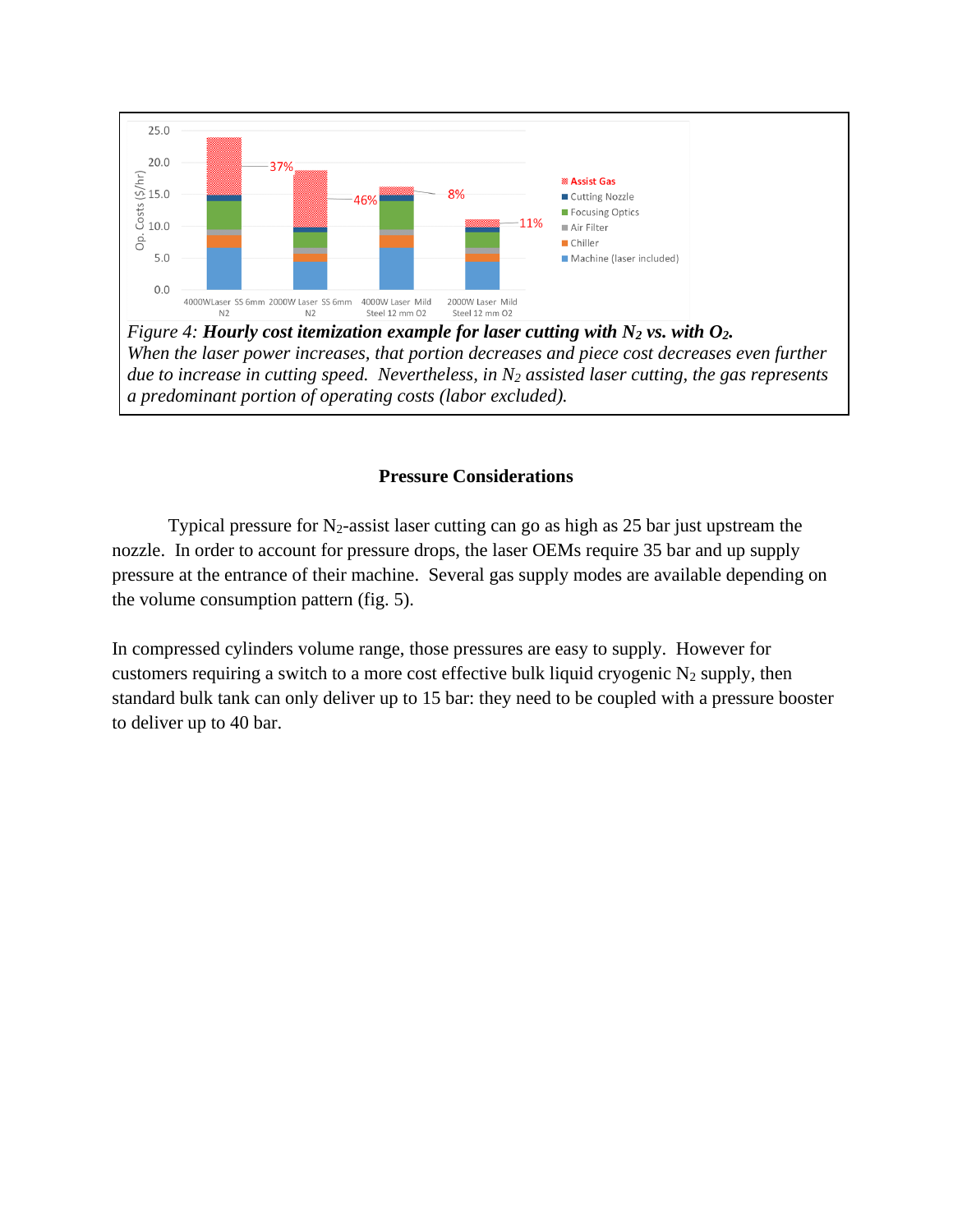

*pressure of up to 40 bar. Onsites consist generally of membranes or PSA generators of N<sup>2</sup> coupled with a compressor and a buffer tank.*

Since metal fab shops find themselves needing up to 35 bar, a pressure booster or higher cost high pressure bulk tank have to be installed; this raises considerably the capex for the installation. The following is a technology that enables tremendously higher efficiency in consumption of assist gas and also has the potential to eliminate the need for pressure booster or high pressure tank capital expenditure.

# **Laser Touch Nozzle Technology**

With the conventional state of the art laser cutting process, the nozzle tip is set about a millimeter above the workpiece, and should by design never come in contact with it. Due to the non-uniformity of workpiece surfaces, the nozzle stand-off distance above the workpiece is regulated by a capacity sensor and a Z-axis servo-drive and the numerical control of the machine. Maintaining that nozzle stand-off steady, insures Repeatability & Reproducibility of the laser cutting performance. Numerical simulations confirm that with conventional nozzle and process, 90% of the assist gas is wasted away from the kerf and thus ineffective for the cutting process (fig 6).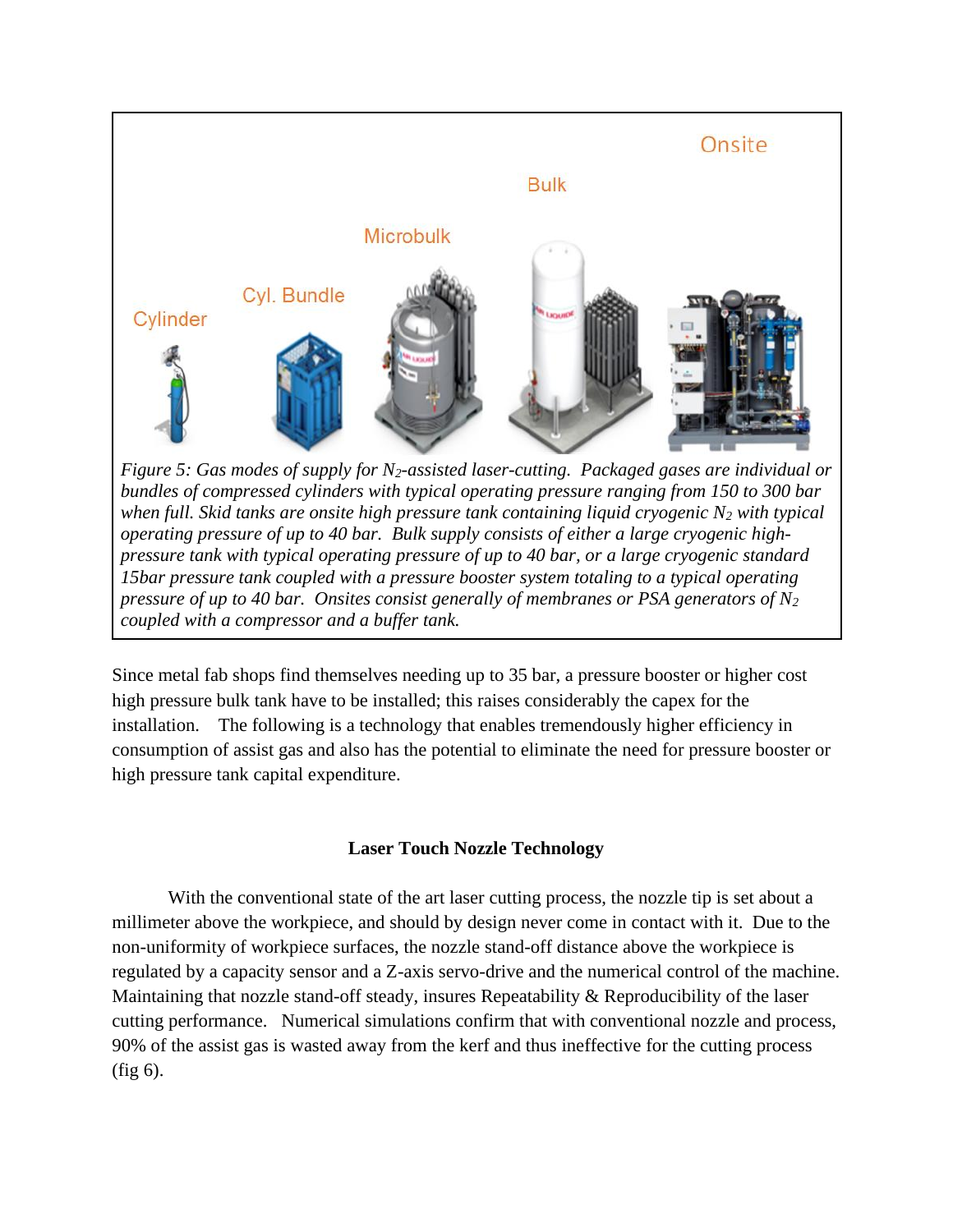

Let us remember that the laser cutting process is the only thermal cutting process where the cut kerf width is smaller than the nozzle diameter; this made possible the development of a new gas jet optimization solution in the kerf, including the development of a new nozzle that comes into contact with the workpiece under the effect of assist gas pressure and brings gas only in an active place; in that way, the kerf becomes an extension of the nozzle (fig. 7).



*corresponding nozzle stand-off is of the order of a millimeter in standard laser cutting (left). In such configuration only a minority portion of the assist gas flows through the kerf; the rest is wasted through the sides on the workpiece surface. The new nozzle has a moving brass element that slides down to touch the workpiece and thus preventing assist gas lateral waste escape.*

# **Technical challenge**

The technical challenge is that this nozzle has to be compatible with the use of capacitive sensors for nozzle height control. Thus we needed to find an insulating material ideal for the capacitive sensor utilization and compatible for long-term use. Ceramic materials are too fragile and too abrasive to the workpiece surface, whereas polymers have a too short lifetime in a high temperature environment.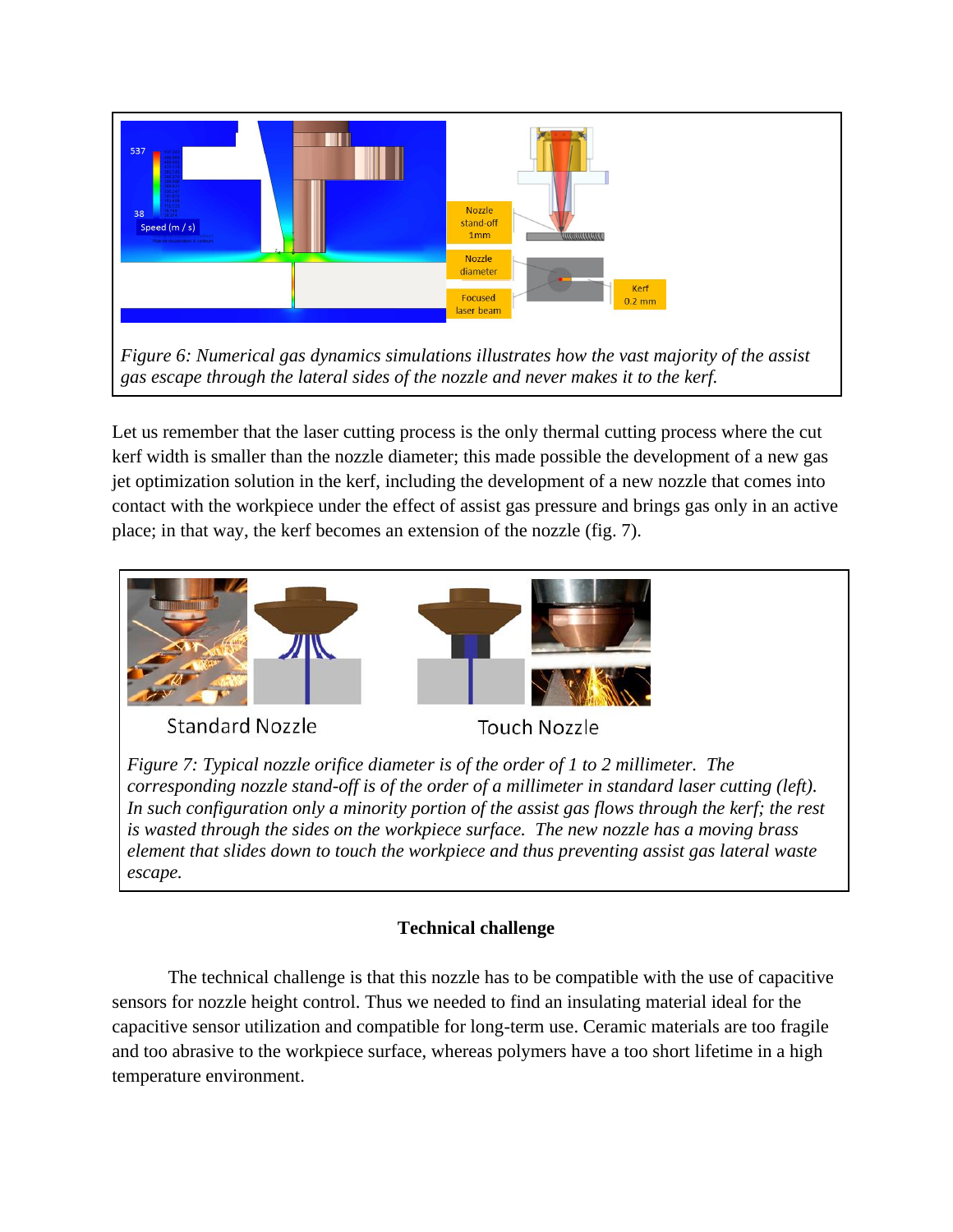For industrial use, the choice of a brass contact mobile part has been validated in terms of thermal resistance, low hardness abrasiveness for steel workpieces. Because brass is an electric conductor, this choice imposes to electrically isolate the element in contact with the rest of the nozzle with an adequate material.

In order to limit the action of the gas pressure on the mobile part in contact with the workpiece, a spring has been calibrated to allow the brass element to slide down only in soft kiss-contact with the workpiece; and so avoid scratches on the workpiece (fig. 8).



A specific study on the functioning of the capacitive sensor made it possible to highlight the parameters to be taken into account.

- ε0 :Relative Permittivity of Vacuum (8.85 pF/m)
- εr : Relative permittivity of the material (Air 1.004)
- S : Surface of the nozzle next to the sheet (m²)
- d : Distance from the nozzle / sheet (m)
- $C:$  Capacity (pF/m)
- r2 :max radius (m)
- r1 : Min radius (m)
- l : length of the coaxial capacity (m)

Understanding this operation has made it possible to define the ideal family of materials to ensure optimal sensor operation. It is important to use an insulating material of low relative permittivity between 1 and 4. Above this range, the sensors no longer regulate. The optimization of the material was made from a numeric tool (CES Selector) to find the best compromise depending on the relative permittivity, temperature resistance, mechanical strength and manufacturing cost.

$$
Cplane = \varepsilon 0 \varepsilon r \times \frac{S}{d}
$$

$$
Ccoax = 2\pi\varepsilon 0 \varepsilon r \times \frac{l}{\ln\frac{r^2}{r^1}}
$$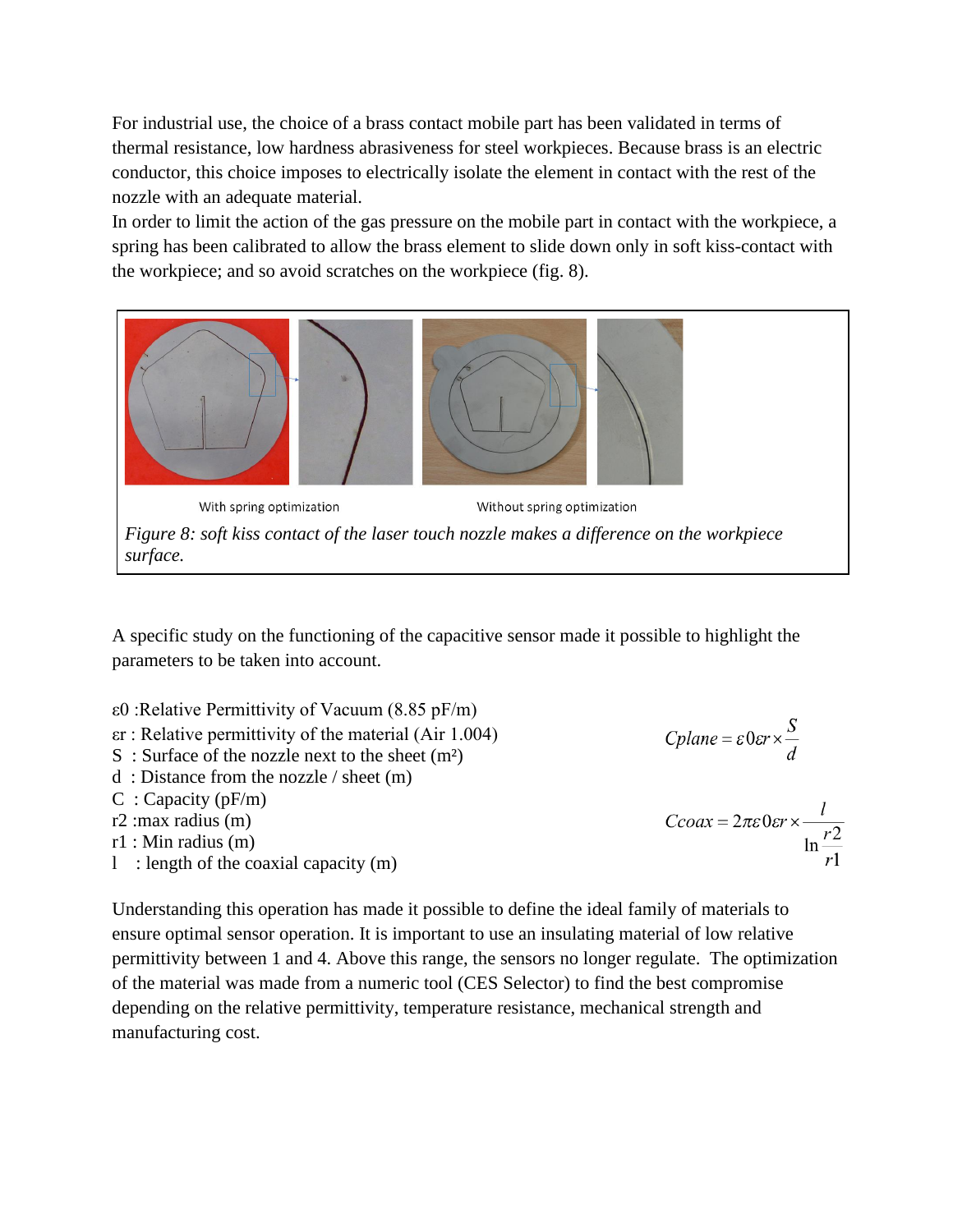

*Figure 9: Trials have shown that too much gas pressure in the kerf can cause a plasma generating the loss of the cut. A nozzle geometry has been defined to reduce the pressure in the kerf when the nozzle is in contact. The important parameter is the gas pressure at half height in the kerf. Thanks to an automatic retractable mobile part which limits risks of collisions, the lifetime of the nozzle is increased (fig 10) and unscheduled production stops are prevented.*



*Figure 10: Top Detail appearance of the touch nozzle after 7 hours of cut*

## **How to optimize cutting parameters?**

One of the unique advantages of the Laser touch nozzle is the working pressure which facilitates optimization of the main cutting parameters. According to the evaluation criteria, searching for the optimum focal point position and cutting speed can be facilitated by using the cutting area tool methodology (fig. 11). When the cutting area tool methodology is used, an optimum can be defined according to the highest tolerance focus point parameter and cutting speed. Cutting speed increase are consistently demonstrated (fig. 12) at equal cut edge quality as illustrated in fig 13.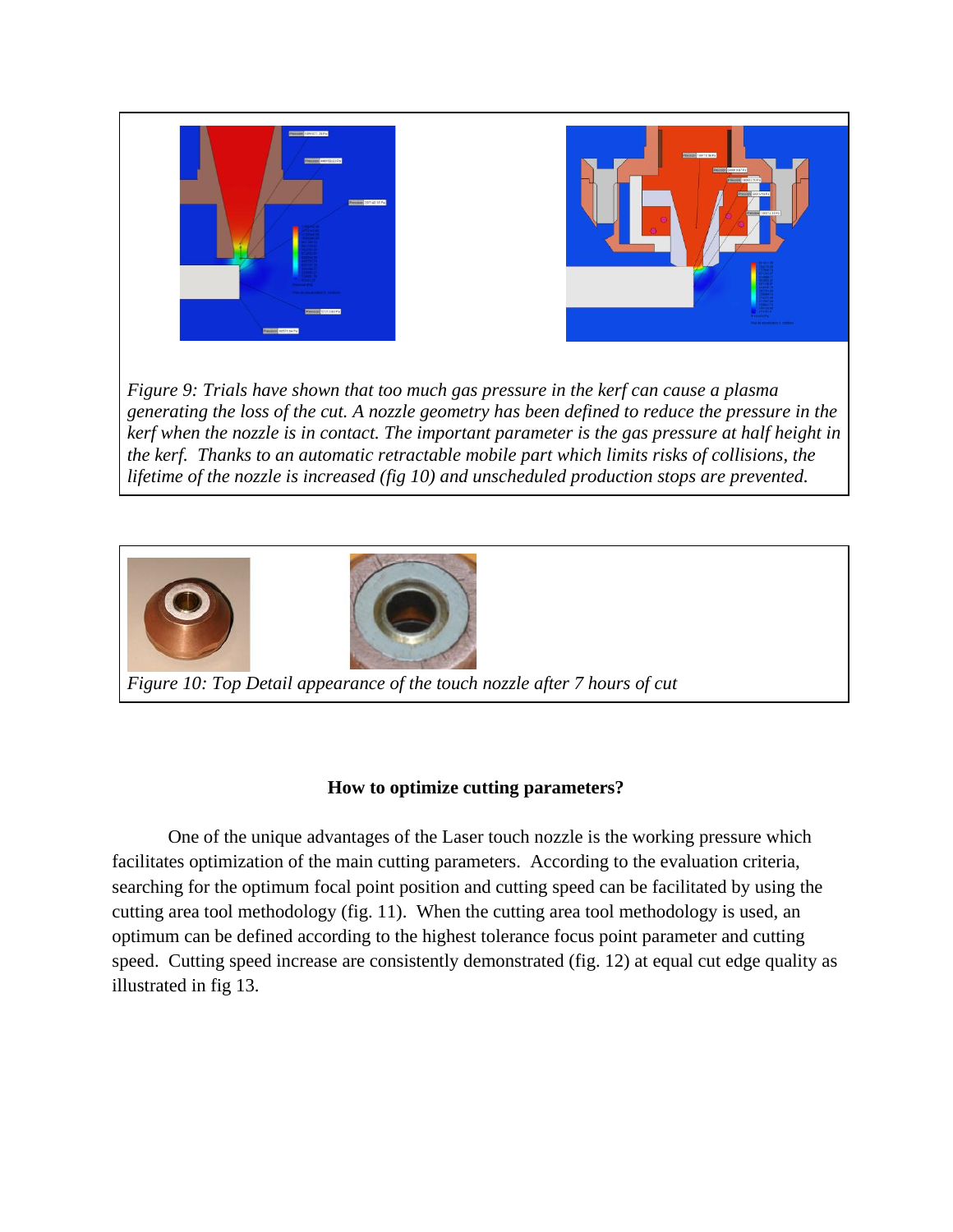*Figure 11: Example of results when using the cutting area tool methodology Results at 4 kW : SST 304L : 3 , 5, 8 & 10 m.*





*Figure 12: Compared with standard nozzle and conventional laser cutting, the laser touch nozzle consistently results in lower gas consumption and higher cutting speed at comparable cut quality (fig. 13).*

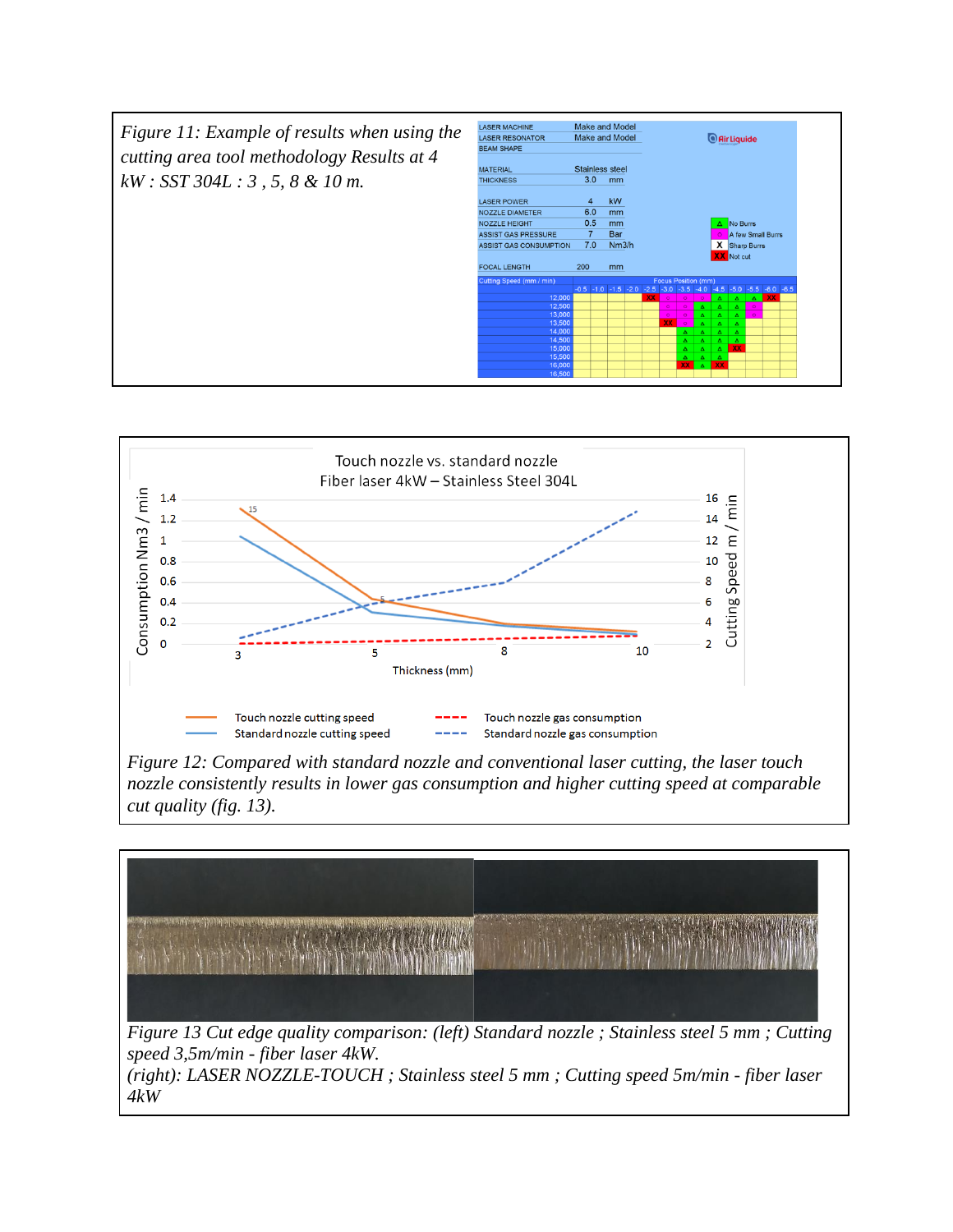### **Summary**

Trials on different laser cutting machines makes and models have shown a significant  $N_2$ gas saving and cutting speed increase at up to 10 kW on stainless steel and mild steel at constant cutting quality.

Typically a gas flow reduction at up to 40% and cutting speed increase at up to 20% give finally a 50% gas saving in production.

A lower gas pressure (7 bar) can also bring value in terms of gas installation saving when a high pressure tank or booster are no longer needed.

Another advantage can be useful in terms of number of nozzle models, only one is enough to cut all thicknesses and simplify nozzle alignment with the focused laser beam.

These improvements with the laser touch nozzle technology are achieved with fiber lasers as well as with  $CO<sub>2</sub>$  lasers.

## **References**

1. Charles Caristan, Laser Cutting Guide for Manufacturing, SME Book Publishing 2003

2. Tim Heston, The subtle science of burr-free laser cutting , The FABRICATOR Magazine Feb. 2017

| Charles Caristan, Ph. D.                                                   |  |
|----------------------------------------------------------------------------|--|
| Global Market Director – Metal Fabrication & Construction   Technical      |  |
| Fellow                                                                     |  |
| Air Liquide – Conshohocken, PA                                             |  |
|                                                                            |  |
| Charles Caristan is Global Market Director for the Fabrication &           |  |
| Construction segments and a Technical Fellow of Air Liquide. In this role, |  |
| he designs and manages the execution of a global strategic market roadmap  |  |
| in a collaborative approach with our company affiliates and our innovation |  |
| campus.                                                                    |  |
| Prior to joining Air Liquide in 2002, Charles was Director of              |  |
| Manufacturing with Thyssen / TWB in Detroit, a high-volume production      |  |
| manufacturer of laser welded tailor blanks for automotive body, and with   |  |
| GE Fanuc as Business Development Manager for CNC, Servos and Laser         |  |
| products in Cincinnati. He is the inventor of several patents and numerous |  |
| technical publications, of which a 447-page book published by SME: Laser   |  |
| Cutting Guide for Manufacturing. He also co-authored two chapters of the   |  |
| 2011 ASM Handbook v6A.                                                     |  |
| Charles holds a PhD in Atoms, Molecules and Laser Physics from the         |  |
| University of Paris-Orsay and a Master in Mechanical Engineering from      |  |
| The Ohio State University.                                                 |  |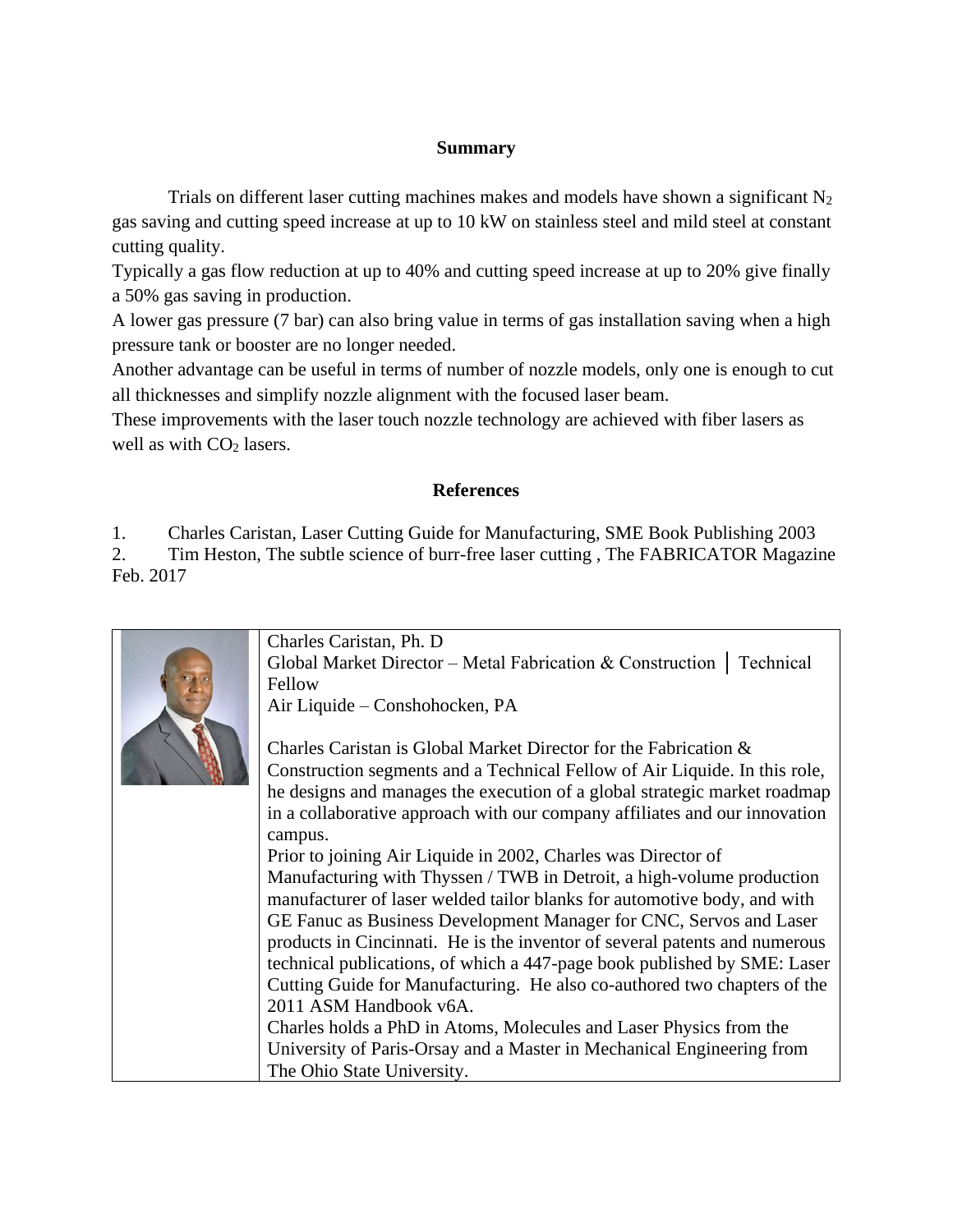| Philippe Lefebvre                                                                                                               |
|---------------------------------------------------------------------------------------------------------------------------------|
| R&D engineer Material, Design & Manufacturing group<br><b>Innovation Campus Paris</b>                                           |
| Air Liquide – Les Loges en Josas France                                                                                         |
| Philippe Lefebvre is an R&D engineer in charge of gas studies in laser<br>cutting and welding and Laser Additive Manufacturing. |
| Joining Air Liquide in 1989, Philippe started as an R&D Laser technician                                                        |
| in CTAS in France. He is the inventor of several patents related to Laser,                                                      |
| of which the Laser Touch Nozzle.                                                                                                |

|  | Christophe Bertez,                                                      |
|--|-------------------------------------------------------------------------|
|  | Project manager – Application equipment $\vert$ Technical International |
|  | Expert                                                                  |
|  | Air Liquide – Bagneux, France                                           |
|  | Christophe Bertez is Project manager for application equipment for the  |
|  | Industrial merchant branch and a Technical International Expert of Air  |
|  | Liquide. In this role, he designs, industrializes and implements new    |
|  | products related to laser application and other manufacturing processes |
|  | requiring the use of gas.                                               |
|  | Joining Air Liquide in 1991, Christophe started as an R&D Laser         |
|  | technician in CTAS in France and continued his career in the Air        |
|  | Liquide group in various positions related to laser applications. He is |
|  | the inventor of several patents related to Laser and Plasma cutting     |
|  | applications.                                                           |
|  | Christophe holds one university degree in mechanical and production     |
|  | engineering (option welding $&$ Cutting) from the University of         |
|  | Montpellier and a second one in high energy density welding process     |
|  | (Laser & Electron beam) from the University of Bourgogne                |



powerful fiber lasers into the Russian industrial market since 2006.